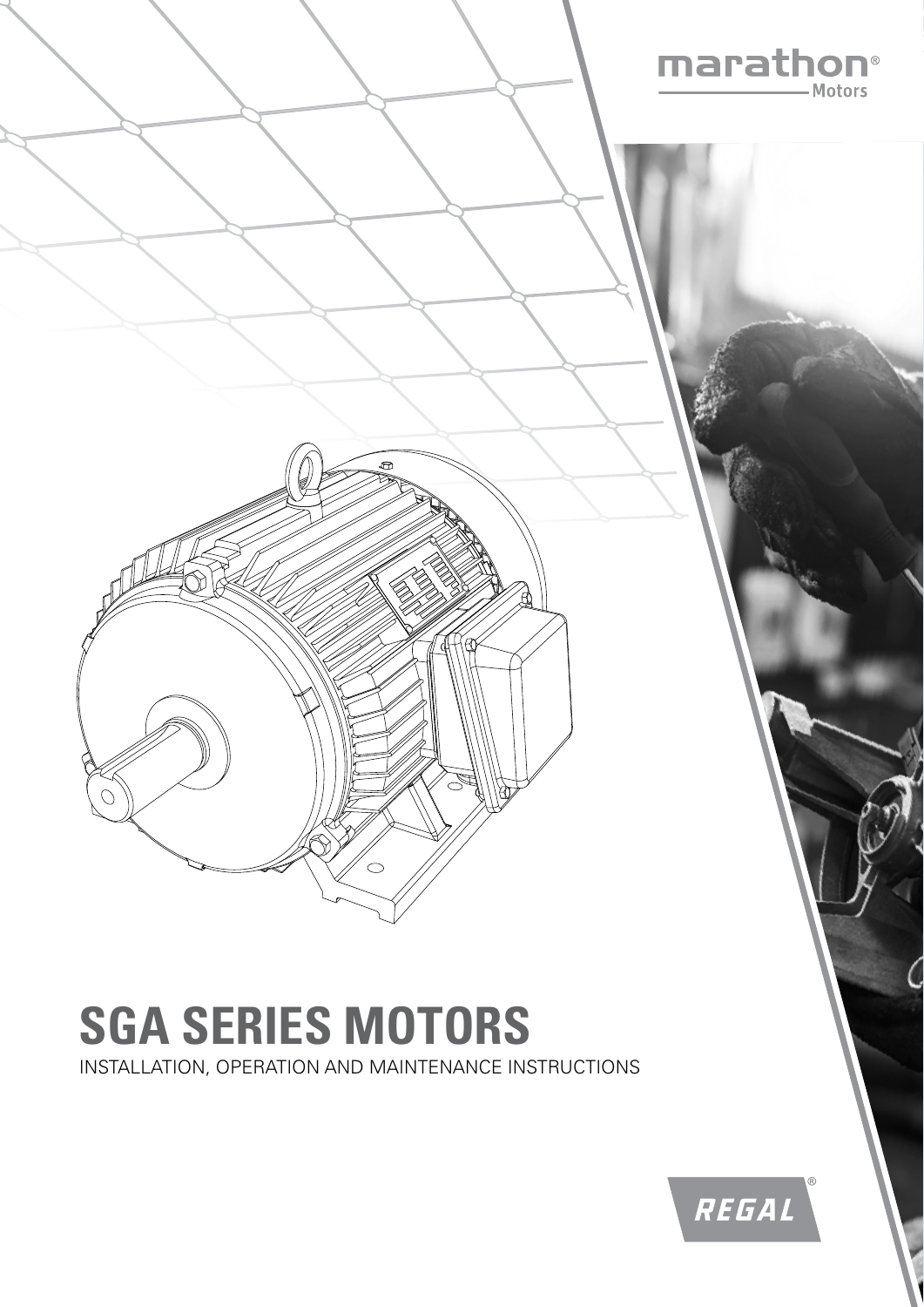### marathon®

**SGA Series Installation, Operation**

**and Maintenance Instructions**

#### **A WARNING**

- Read and follow all instructions carefully.
- Disconnect and lock-out power before installation and maintenance. Working on or near energized equipment can result in severe injury or death.
- Do not operate equipment without guards in place. Exposed equipment can result in severe injury or death.

The Regal Australia SGA series motors are designed and manufactured to be robust and reliable with minimal maintenance. The following items should be taken into consideration to ensure a trouble free installation and reliable running throughout the motor's life.

#### **INSPECTION**

Regal Australia motors are delivered through safe and reliable transport in appropriate packing as to remain in as manufactured condition during transit. On receipt of the motor thoroughly inspect the unit for any transit damage, if need be in the presence of an insurance surveyor. Any equipment damage or shortfall should be immediately advised to the nearest Regal Australia office.

Check the following:

- Rating plate details and enclosure are as ordered.
- Shaft turns freely (in absence of shaft locking clamp).
- Condensation drain holes are in the correct position for the motor mounting application (they should be located at the lowest point of the motor when it is in its operating position).
- If the winding is Insulation Resistance (IR) tested to earth, ensure that the thermal protectors are not inadvertently damaged. (The thermistor leads should be shorted together whilst IR testing takes place.)

#### **STORAGE**

When the motor is not for immediate use store as follows:

- Clean and dry location
- Free from vibration (vibration can damage bearings)
- Shaft locking clamps, where supplied, are fitted securely
- Remove shaft locking clamps and turn rotor by one full rotation at least once a fortnight and replace shaft locking clamps
- Anti-condensation heaters, where fitted, should be energised if the environment is likely to be damp

#### **INSTALLATION**

The following items should be considered on installation to ensure reliable operation of the motor:

**Regal Distribution** Regal Beloit Australia Pty Ltd 19 Corporate Avenue Rowville, Victoria, 3178 Sales: 1800 888 853 www.regalaustralia.com.au

**F O R M SB0077E Revised January 2020**

#### **A CAUTION**

• Periodic inspections should be performed. Failure to perform proper maintenance can result in premature product failure and personal injury.

#### **Surroundings**

- Ensure that the motor is properly protected against ingress of oil, water or dust especially if construction work is in progress around the motor.
- Ensure air intake is not obstructed. Refer to dimension BL in the catalogue.
- When installing hazardous location motors, make sure that the zone and gas group or dust and temperature classification on motor nameplate are complied with.

#### **Mounting**

- Bed plates or slide rails should be firmly fixed to a solid, level foundation to ensure the motor remains rigid and vibration free
- Shims or packers (if required) must be of adequate size and placed adjacent to and between base fixing screws.
- Protective transport coatings on shafts and/or flanges must be removed prior to connection to the driven load.
- A light coating of grease to shafts and/or flanges will inhibit corrosion during service and assist removal of pulleys or couplings.

#### **Pulleys and couplings**

- Pulleys or couplings should be independently balanced with a half key as the motor rotor is balanced with a half key during manufacture.
- In fitting pulleys or couplings to the motor shaft care must be taken to ensure the roller/ball bearings are not damaged. Both shaft and coupling bore should be cleaned and lubricated. If the fit is still too tight, the pulley or coupling should be pre-heated in air or oil to enable easy assembly.
- Shock methods must not be used in fitting or removing pulleys or couplings. Proper wheel or pulley removers should be used to prevent shaft and bearing damage. Tapped holes are provided in shaft extensions to assist in the fitment of couplings and/ or pulleys.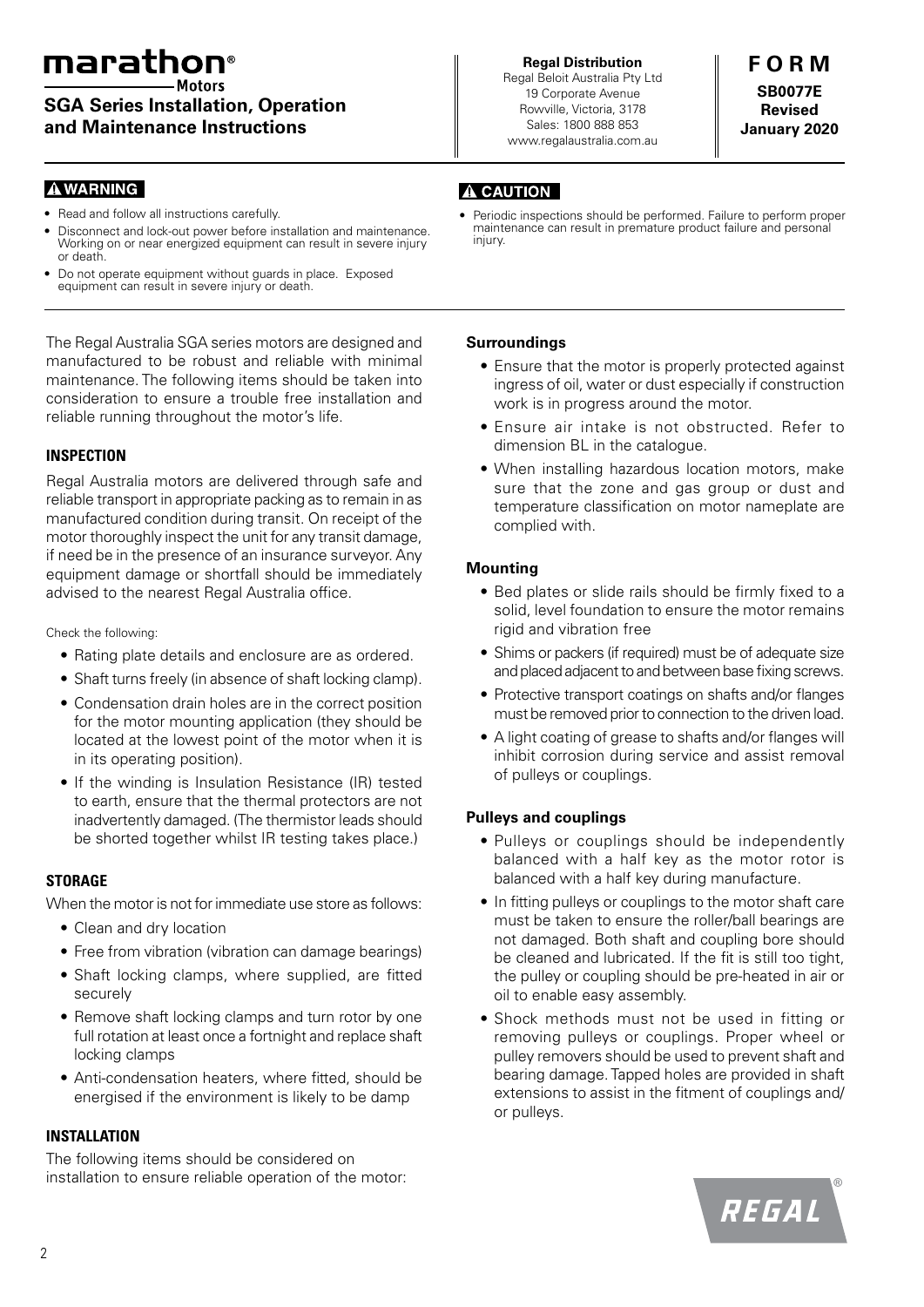#### **Pulley and belts**

- If the motor is to be coupled to the load using pulleys and belts it is important to ensure that the belt tension does not exceed the safe working radial load of the motor. Excessive radial load will lead to reduced bearing life with the potential of breaking the motor shaft. Because of this care must be taken to ensure the correct selection of pulley size and type (toothed, vee or flat) and this is best done in consultation with the transmission supplier.
- The belt manufacturer's recommendations for installation, alignment and tensioning must be strictly adhered to when fitting belt drives.

#### **Alignment**

- Great care must be taken in aligning the complete machine, since misalignment can cause rapid deterioration of bearings and lead to other mechanical failures due to the stress produced,
- After final tightening of foundation bolts, machine alignment should be rechecked as bed plates could move and/or distort during machine mounting,
- No end thrust should be applied without express approval,
- When slide rails are used in conjunction with pulley drives, the adjusting screw ends should be positioned between the motor and load at drive shaft end and the other diagonally opposite. This helps speedy and accurate belt aligning, tensioning and replacement.

The correct alignment of the motor pulley with the load pulley is imperative. Both these pulley's must have matched centre distances between grooves and alignment must be carried out using a suitable metal straight edge or other recommended tools to ensure parallel offset or angular displacement of the pulley's with respect to each other is inside permissible limits as recommended by the transmission supplier. Correct alignment will result in a uniform distribution of belt tension across the width of the pulley (and the motor shaft) and ensure design life of both the belts and bearings is achieved.

*NOTE:* The pulley should always be mounted firmly against the shaft shoulder and should be a firm fit onto the shaft. **Impact force must not be used.**



As a general rule the mid point of the applied force should be at the mid point of the shaft and it is good engineering practice to mount the motor pulley with hub and locking screw at the shaft end.



#### **Direct coupled**

Where direct coupling of the motor is required, proper alignment must be achieved to prevent bearing damage to both motor and load.

For parallel offset, use a straight edge or other recommended tools, as shown below.



Excessive angular displacement must also be prevented. The recommended method to achieve correct angular alignment is shown below.



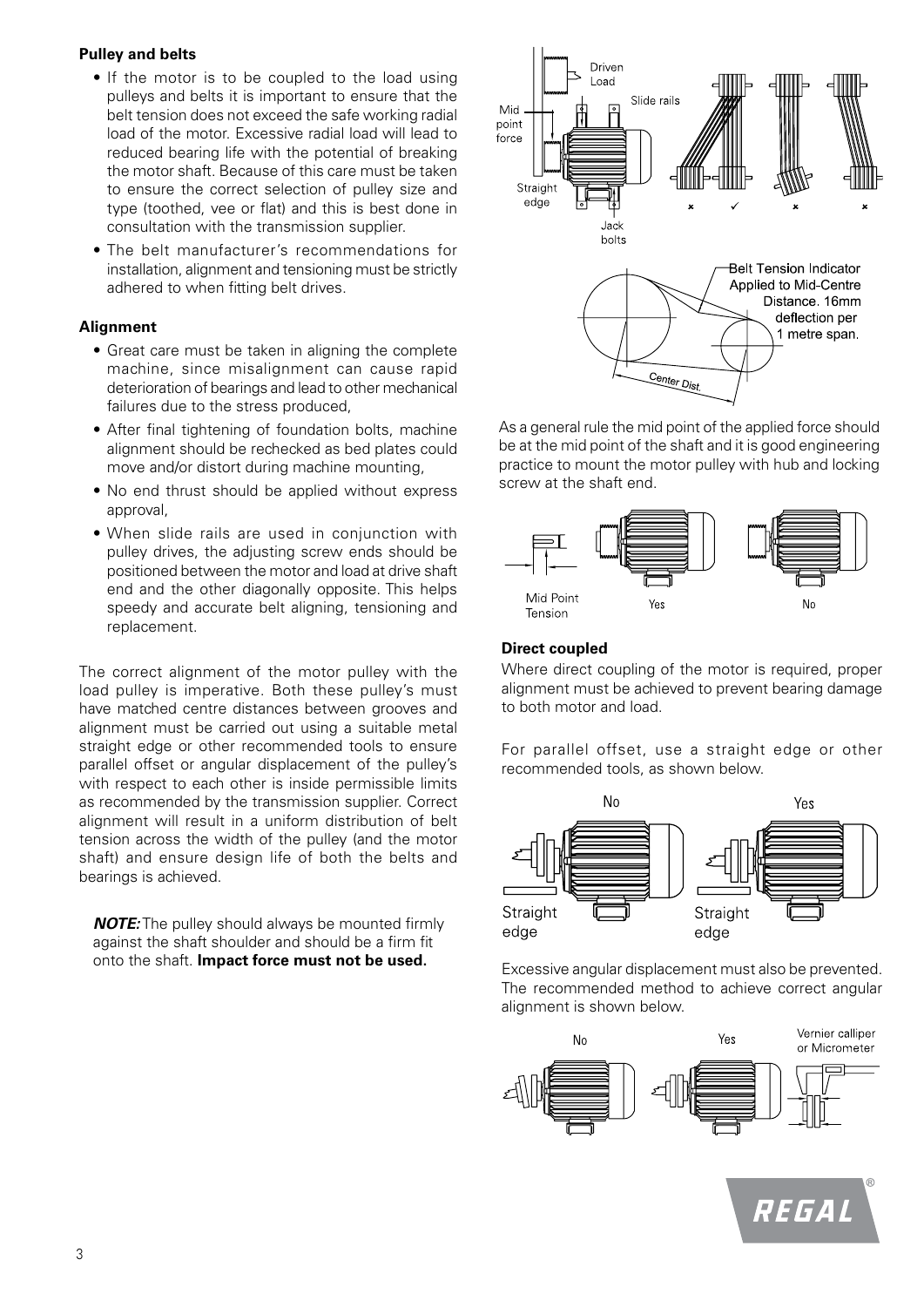#### **Axial loads**

Where motors with standard bearings are required to be mounted in either vertical shaft up or vertical shaft down orientation, there are limits on the axial forces that must not be exceeded. This also applies to horizontal mounted motors with certain loads that produce axial thrust. Axial loads exceeding those listed in the catalogue will reduce bearing life and may lead to internal motor damage.

Where higher than recommended axial loads are necessary different bearing types will be required. (Refer to Regal Australia).



#### **Cooling**

There are various cooling formats for electric motors with IC411 (totally enclosed fan cooled) as the most common type that is used on our SGA motors. This type of cooling of motor is achieved by a fan mounted at the non drive end, inside a fan cowl, which has an air inlet grille at the rear. Air is drawn in through the grille and the fan distributes the airflow along the fins of the motor body. The fan is designed for either direction of rotation (unless otherwise indicated on the fan cowl).

With TEFC motors it is important that the cooling fins remain clear of debris to allow the airflow to be fully effective in maintaining motor winding temperature within the design limits.

It is equally important to ensure the installation provides good unrestricted access to normal ambient air at the fan entry point at all times and that inlet grill is clear of contaminants. Refer to dimension BL below.



| <b>Motor frame</b> | Dimensions BL [ mm ] |
|--------------------|----------------------|
| $71 - 100$         | 15                   |
| 112 - 132          | 30                   |
| 160 - 180          | 40                   |
| $200 - 280$        | 50                   |
| $315 - 355$        | 65                   |

#### **Hazardous location motors**

Standard motors in the range of frame sizes 80 to 315 with appropriate modifications are certified for use in hazardous areas as below. (Note: 315 frame certified for Ex nA & Ex t only under IEC Ex scheme.

| Increased safety motors                                                                                                   |  |
|---------------------------------------------------------------------------------------------------------------------------|--|
| Exe, Zone 1, Group II<br>Temperature class T3                                                                             |  |
| Marking code:<br>SH 2 G Ex e IIC T3 Gb<br>IP55 (OPTION IP66)<br>$(T_{amb} - 20^{\circ}C \text{ to } 40^{\circ}C)$         |  |
| <b>Non-sparking motors</b>                                                                                                |  |
| Ex nA, Zone 2, Group II<br>Temperature class T3                                                                           |  |
| Marking code:<br>© II 3 G Ex nA IIC T3 Gc<br>IP55 (OPTION IP66)<br>(Tamb-20°C to 50°C)                                    |  |
| <b>Dust Excluding Ignition Proof</b>                                                                                      |  |
| Ex t Zones 21 & 22<br>Temperature class T4                                                                                |  |
| Marking code:<br>II 2 D Ex tb IIIC T135°C Db, IP66<br>(Tamb -20°C to 40°C)                                                |  |
| OR<br>© II 3 D Ex tc IIIC T135°C Dc, IP66<br>(Tamb -20°C to 40°C)                                                         |  |
| <b>Combination of Gas and Dust</b>                                                                                        |  |
| Marking code:<br>II 2GD Ex e IIC T3, Gb<br>Ex tb IIIC T135°C Db, IP66<br>(Tamb -20 $^{\circ}$ C to 40 $^{\circ}$ C)<br>OR |  |
| 1 3GD Ex nA IIC T3 Gc<br>Ex tc IIIC T135°C Dc. IP66<br>(Tamb -20°C to 40°C)                                               |  |
|                                                                                                                           |  |
| <b>Address of manufacturer</b>                                                                                            |  |

19 Corporate Avenue, Rowville VIC 3178 AUSTRALIA.

Regal Beloit New Zealand Limited 18 Jomac Place, Avondale, Auckland NEW ZEALAND

Regal Beloit Asia Pte. Ltd 12 Tuas Loop SINGAPORE

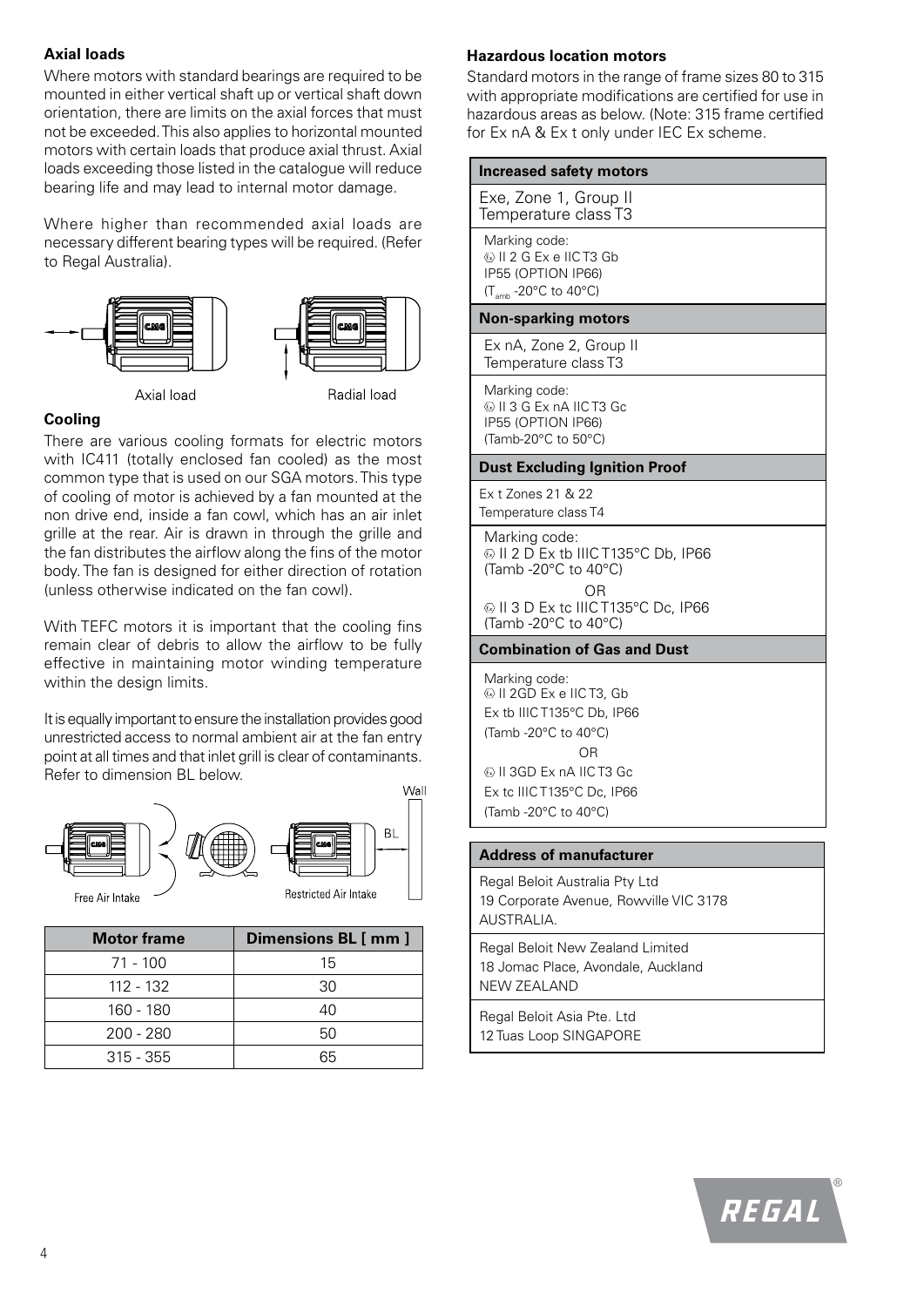Classification of zone, group and temperature category are in accordance with the standards applied in the certificates. A general explanation of these is available in the product catalogue.

The hazardous location motor nameplates also carry the certification number in addition to the marking codes for the specific protection levels. Details of the standards to which these are certified are available on the actual certificates, copies of which can be accessed from the website or obtained from the nearest Regal Australia office.

*NOTE:* Only motors that carry nameplates indicating Ex e or Ex nA or Ex t or combination of them can be used in hazardous locations. Check nameplate before installing motors in hazardous locations.

Specific conditions of use for Hazardous Area Motor:

- 1. The equipment may present a potential electrostatic charging hazard: the user instructions shall be followed in order to minimize the risk of electrostatic discharge.
- 2. For arrangements that include a separately motor driven cooling fan, these shall be tested to verify that the rating of the cooling fan motor is not exceeded.
- 3. The thermal protection devices, when fitted with the motors with VVVF drives, shall be connected into motor control circuit in such a manner as to disconnect the source of supply in order to prevent the nominated temperature class from being exceeded.
- 4. The stator RTD's and thermistors can be connected vis standard industrial controller provided that the controller is located in a safe area.
- 5. The plug and socket type DXN1 shall not be used on inverter driven motors above 50/60Hz.
- 6. The plug and socket type DXN1 are limited to use within low impact areas.

#### **Cable entries**

Cable entries are via appropriate cable glands or conduits fitted to the threaded entries in the wall of the terminal box or the gland plate attached to it. Cable entries for various frame sizes are as per the following table.

| <b>Motor</b><br>frame | No. of<br>entries       | <b>Entry size</b><br>x pitch                            | <b>Reference drawing</b><br>for Ex motors                |
|-----------------------|-------------------------|---------------------------------------------------------|----------------------------------------------------------|
| 71 - 80               | 2                       | $M20 \times 1.5$ or<br>$M25 \times 1.5$                 | B - SGA118A<br>B - SGA118B                               |
| 71 - 132              | $\mathcal{P}$           | $M20 \times 1.5$ or<br>$M25 \times 1.5$                 | B - SGA112A<br>B - SGA112B<br>B - SGA119A<br>B - SGA119B |
| 160 - 180             | $\mathcal{P}$           | M25 x 1.5 or<br>M32 x 1.5 or<br>$M40 \times 1.5$        | B - SGA136<br><b>B</b> - SGA137<br>B - SGA140            |
| 200 - 280             | $\mathcal{P}$           | M32 x 1.5 or<br>$M40 \times 1.5$ or<br>$M50 \times 1.5$ | B - SGA158<br>B - SGA158A<br>B - SGA159<br>B - SGA162    |
| 315                   | Blank<br>Gland<br>Plate | Customer to<br>drill to suit.<br>Max size<br>2xM63x1.5  | B - SGA 166                                              |

Cable glands used by installer on hazardous location motors must be of IEC Ex certified type as appropriate to the installation requirements. Unused cable entries must be blanked off by installer using IEC Ex certified conduit stops as appropriate.

Cable glands and conduit stops must be of an IP Rating equal to or better than that of main motor as marked on the nameplate.

Vibration sensors and shaft encoders when fitted by the installer are to be appropriately certified by IECEx or ATEX for Zone 1 Group II T3 for Ex e, Zone 2 Group II T3 for Ex nA or Zone21 T135<sup>o</sup>C for Ex t.

#### **Supply terminals**

Supply terminals are located in the terminal box. They are suitable for receiving crimped lugs on the supply cables. In addition the terminal box also houses an earthing terminal.

| <b>Motor frame</b> | <b>Terminal Size</b> | <b>Max supply</b><br>cable size* [ mm <sup>2</sup> ] |
|--------------------|----------------------|------------------------------------------------------|
| $71 - 132$         | M5                   | 16                                                   |
| 160 - 180          | M6                   | 50                                                   |
| $200 - 225$        | M8                   | 95                                                   |
| $250 - 280$        | M <sub>10</sub>      | $2 \times 95$                                        |
| 315                | M12                  | $2 \times 185$                                       |

\* 4 or 3 core +E, PVC insulated

#### **Electrical connection**

- Ensure all electrical connections are solid and continuous.
- Check motor starter and overloads for correct rating and trip setting.
- All circuit breakers, HRC fuses or protective devices associated with the motor must be rated to suit motor running current and starting chatracteristics,
- Supply cables must be appropriately selected considering the voltage drop.
- When using long supply cables with VVVF drive, check with Regal Australia for proper recommendations to avoid high voltage transients occurring at motor terminals.
- Check the connection diagram on the motor terminal box and make sure the supply leads are properly connected considering the supply phase sequence.
- Ensure that the supply cable termination on to the motor terminal board is firm, without loss of strands while using crimped lugs and all washers are used in the correct order as provided.
- Ensure enough clearances are provided between supply cable lugs and to earth especially so in case of hazardous location motors.

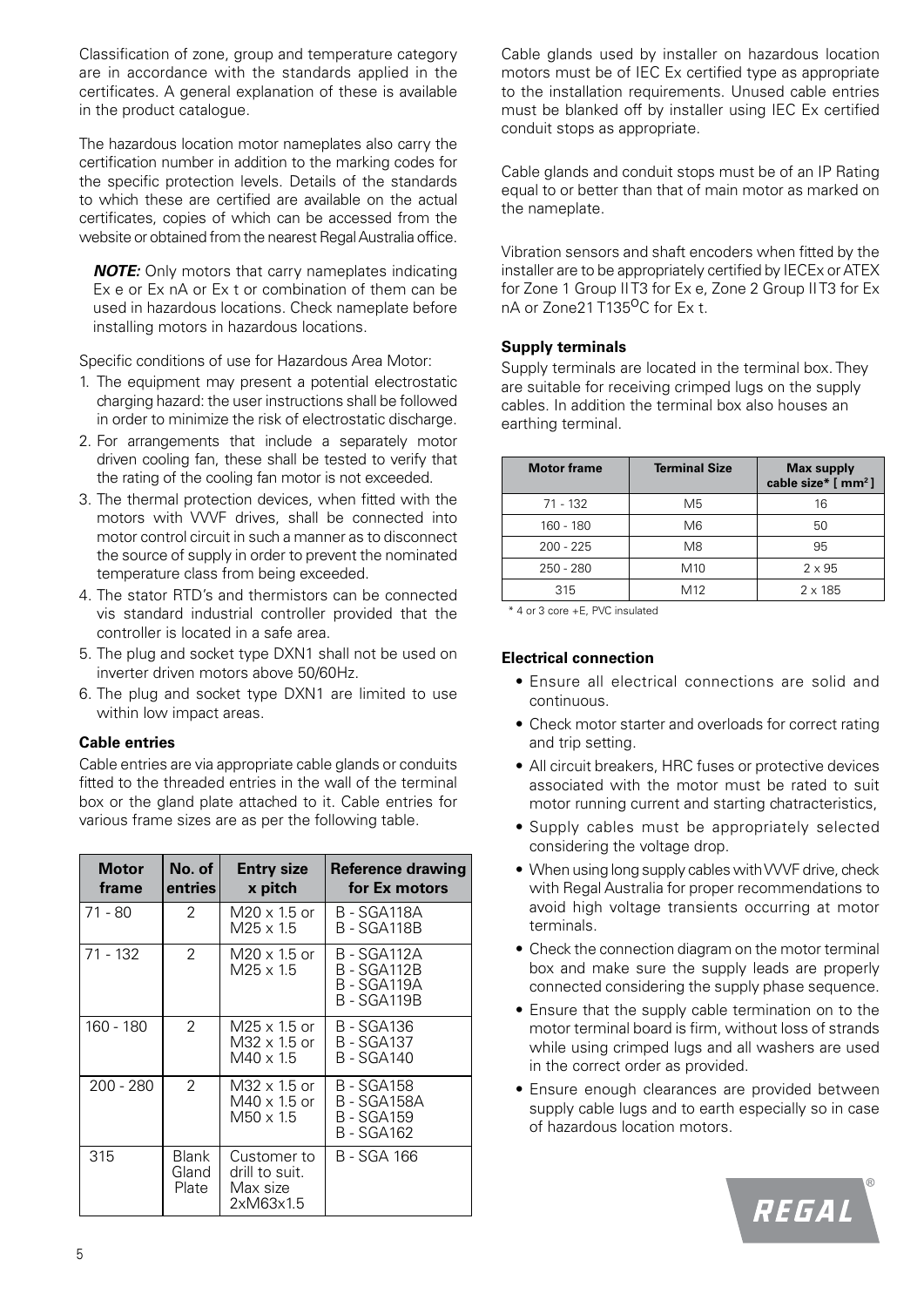- Ensure that proper earthing connection is made with all washers as provided.
- Check that the cable glands used on hazardous location motors are Ex approved by the standards organisation. Gland plugs to be of approved type.
- If using conduit for the supply leads, ensure the conduit is completely threaded in and seal the threads appropriately.
- If RTDs of hazardous location motors are connected to monitor the winding temperature, the maximum voltage to the RTDs must be kept to 90V(peak) or below.
- The thermal protection devices shall be connected into the motor control circuit in such a manner as to disconnect the source of supply in order to prevent the nominated temperature class from being exceeded. The stator RTDs and thermistors can be connected via a standard industrial controller provided that the controller is located in a safe area.

#### **Initial start up**

Prior to initial start-up check the following-

- Insulation resistance of motor winding to earth to be over 1 MΩ for motors up to 600V and over 10 MΩ for over 600V.
- Thermistors or RTDs if fitted, should be checked for continuity with a multimeter.
- Ensure thermistors are wired up to the motor protection relay as to trip the supply to the motor in the event of an over temperature.
- Do not megger test thermal protective devices across their terminals. Short the entire protector leads together and apply the test voltage between the shorted leads and earth and/or phases.
- Hazardous location motors supplied by a VVVF drive must have the thermal protection devices connected into the motor control circuit in such a manner as to disconnect the source of supply in the event of an over temperature thus preventing the nominated temperature class being exceeded.
- Anti-condensation heaters if provided must be so connected as to switch on when the motor supply is disconnected and switch off when the motor supply gets connected.
- Ensure that the supply voltage and frequency correspond to the motor nameplate ratings.
- Ensure shaft turns freely before initial start.
- Measure winding resistance between supply terminals and record in the log book.

#### **OPERATION**

- Before running the motor make sure that the terminal box lid is closed and secured with appropriate clearance to live parts.
- Make sure that appropriate earthing is done.
- If an earthing ring and earth brush are provided, make sure that the earthing ring is clean and the earth brush makes a good contact with the earthing ring.
- Make sure that the coupling and/or transmission is adequately guarded for safety.
- Check the mounting bolts and/or flanges are firmly secured.
- Make sure of no loose objects around that may be sucked by the cooling fan on the motor.
- Make sure that the load applied is within the nameplate specification.
- Make sure that the ambient temperature is inside 40ºC or nameplate specification.
- Avoid frequent starting of motor. Refer to motor catalogue or nearest Regal Australia office for recommendation on frequency and duration of starts.
- If a VVVF drive is used on Ex nA motor, make sure that the applied load is inside the limits specified by the loadability curve shown on page 9.
- On Ex e motors, make sure that the starting method employed keeps the starting current and duration within the nameplate figures of IA/IN ratio and tE time.
- Check that the running current on no load and full load are reasonably balanced within 10% of the average and record the figures in the log book for future reference. Note that the current imbalance can be higher, typically 10 times the voltage imbalance if there is an imbalance in supply voltage.
- Brake motors used in hazardous locations must have a limited number of repeat stops to 20 per hour.

#### **Number of starts per hour**

The number of starts per hour is dependant on the inertia of the driven load and the load torque demand. When high inertia load is applied (flywheel, heavy fan etc) please refer to your nearest Regal Australia office for advice. A guide to generally acceptable starts per hour would be as per table.

For greater number of starts per hour, please contact your nearest Regal Australia office for advice.

| <b>Frame</b> | <b>Starts per hour</b> |        |        |        |  |  |
|--------------|------------------------|--------|--------|--------|--|--|
|              | 2 Pole                 | 4 Pole | 6 Pole | 8 Pole |  |  |
| $71*$        |                        | 40     |        |        |  |  |
| $80*$        | 20                     | 40     | 40     |        |  |  |
| $90*$        | 16                     | 30     | 40     |        |  |  |
| $100*$       | 16                     | 30     | 40     | 40     |  |  |
| $120*$       | 16                     | 30     | 40     | 40     |  |  |
| $132*$       | 10                     | 20     | 25     | 25     |  |  |
| 160          | 10                     | 20     | 25     | 25     |  |  |
| 180          | 8                      | 15     | 20     | 20     |  |  |
| 200          | 6                      | 12     | 12     | 12     |  |  |
| 225          | 5                      | 10     | 10     | 10     |  |  |
| 250          | 4                      | 8      | 8      | 8      |  |  |
| 280          | 3                      | 6      | 6      | 6      |  |  |
| 315          | 3                      | 4      | 4      | 4      |  |  |

\* 20 Starts / Hour for Ex t brake motors

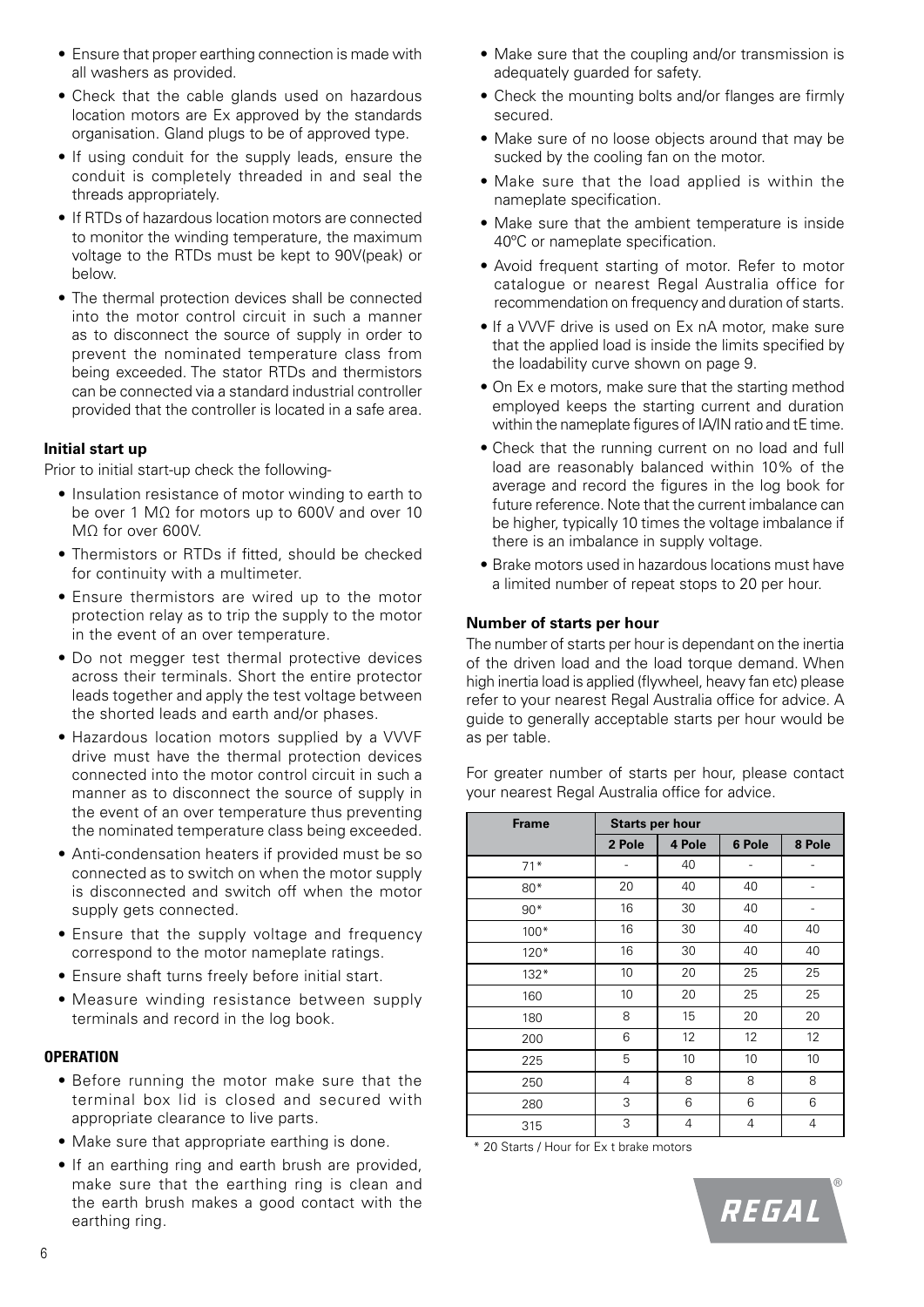#### **Permitted starting time**

In respect to the temperature rise of the motor, starting time (i.e., from rest to operational speed) should not exceed the time indicated in the following table. Motor must be allowed to cool prior to each start.

*NOTE:* For Ex e motors  $t_F$  time stated on motor name plate takes precedence over these times

| <b>Frame</b> | <b>Starting</b> | <b>Maximum starting time [sec]</b> |        |        |        |  |  |
|--------------|-----------------|------------------------------------|--------|--------|--------|--|--|
|              | <b>Method</b>   | 2 Pole                             | 4 Pole | 6 Pole | 8 Pole |  |  |
| 71           | D.O.L           |                                    | 26     |        |        |  |  |
| 80           | D.O.L           | 15                                 | 26     | 40     |        |  |  |
| 90           | D.O.L.          | 10                                 | 15     | 25     |        |  |  |
| 100          | D.O.L.          | 12                                 | 13     | 18     | 40     |  |  |
| 112          | D.O.L.          | 10                                 | 10     | 18     | 35     |  |  |
| 132          | D.O.L.          | 14                                 | 12     | 12     | 25     |  |  |
| $160 - 355$  | D.O.L.          | 15                                 | 15     | 20     | 20     |  |  |
| $160 - 355$  | Star-delta      | 45                                 | 45     | 60     | 60     |  |  |

#### **MAINTENANCE**

Reliable, trouble free operation of a motor needs regular maintenance. Exact maintenance needs vary based on the site conditions. To obtain reliable service from the motor, the following maintenance schedule may be used as a guide. An authorised service agent must carry out maintenance of hazardous location motors SGAE, SGAN or SGAD. Clean the surface of the motor with a damp cloth to minimise the risk of electrostatic discharge.

- **A.** Ensure air intake space is unobstructed.
- **B.** On a weekly basis use an air hose to ensure all air ways are clear and free of dust.
- **C.** Once every month, check motor for condensation. Replace drain plugs before starting if they are blocked or found missing.
- **D.** Do not wash the motor down unless it is IP66 rated.
- **E.** On a quarterly basis
	- i. Check the motor terminals for tightness and proper contact,
	- ii. If terminal lug/s are discoloured, re-terminate with fresh lugs,
	- iii. Check operation of starting equipment, ensuring all terminations are tight.
	- iv. Check mechanical operation of thermal overload relays, if any,
	- v. Check mechanical operation of thermistor relays, if fitted,
	- vi. Check operation of anti-condensation heaters, if fitted
	- vii. Check the earthing ring and earth brush length if fitted.
- **F.** On a six monthly basis, in addition to the items in 'E'
	- Check winding resistance between supply terminals and compare to original value and enter in log book.
	- ii. Check supply voltage at motor terminals and record in log book.
	- iii. Check bearings for abnormal noise/ overheating.
- **G.** On an annual basis, in addition to the items in 'E' and 'F'
	- i. Re-grease the bearings as recommended in the following table. Frames 71-180 use sealed bearings. Frames 200-315 use open re-greasable bearings. When re-greasing bearings ensure that the correct type of grease is used. If in doubt about the existing grease type, clean out the old grease thoroughly from bearings and bearing housings, prior to regreasing.

#### **WARNING:** NEVER MIX GREASE OF

DIFFERENT TYPES Use lithium based grease such as Shell**®\*** Alvania**®\*** R3 or equivalent unless otherwise specified. SGAH, SGASS and SGAHS motors require extra high temperature grease such as Magnalube-G**®\*** or equivalent.

- ii. Completely disassemble stator, rotor apart and clean thoroughly.
- iii. Check bearings for wear/damage replace as necessary.
- iv. Check all bolts and nuts for cracks or damage – replace as necessary.
- v. Check all holding down bolts for signs of fatigue or damage – replace as necessary.
- vi. After re-assembly, check and record in the log book – Insulation resistance by megger No load current and voltages Full load current and voltages Ensure that these figures compare well with the original records in the log book.
- vii. Check and ensure that the cooling fan is operational.

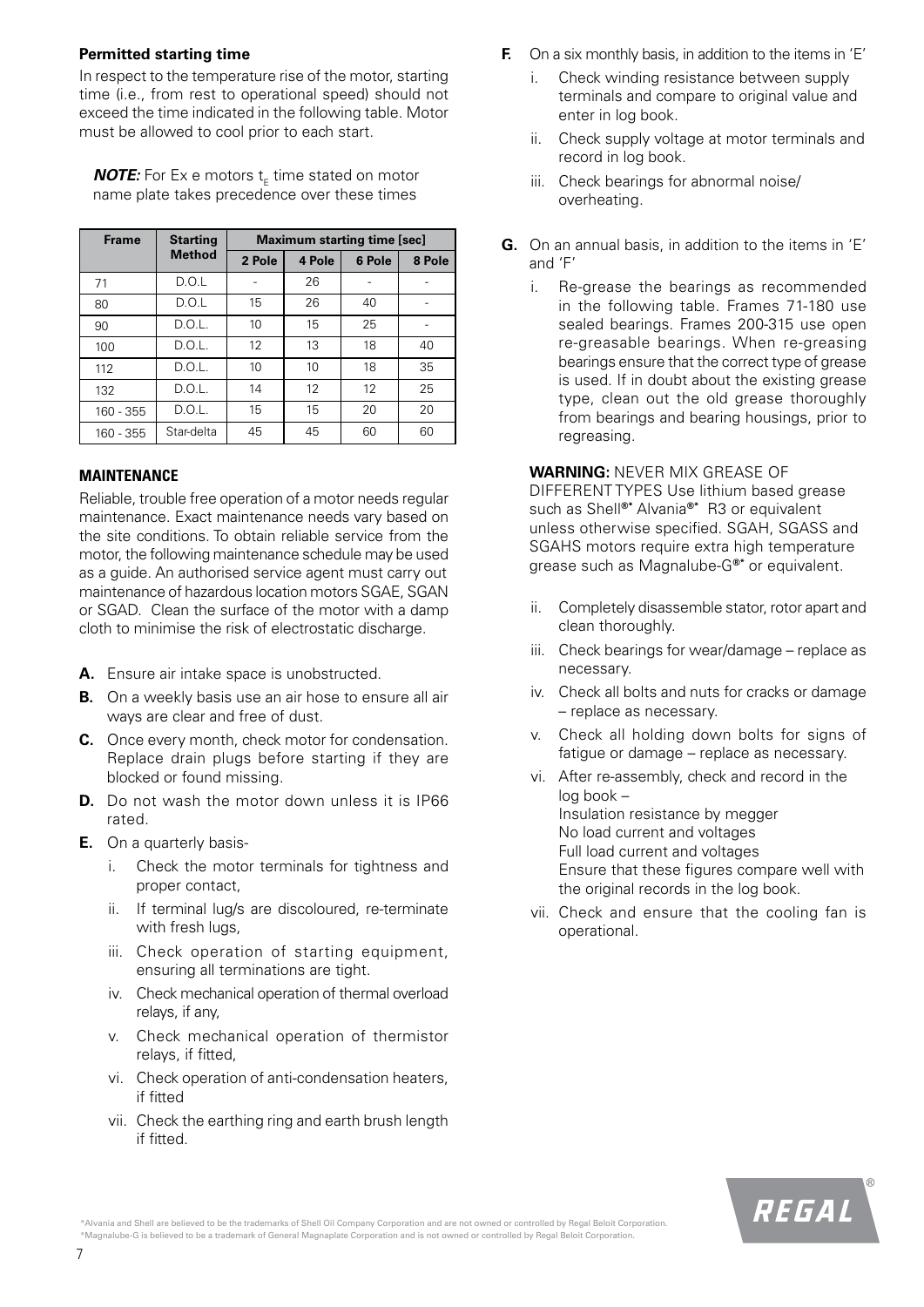#### **Sealed bearings**

The required replacement interval for sealed bearings is generally determined by the grease life which is dependant on operating temperature, operating speed, the limiting speed of the bearing and the type of grease. Under normal operating conditions the following relationship applies:

$$
\log t = 6.54 - 2.6 \frac{n}{N} - (0.025 - 0.012 \frac{n}{N})T
$$

Where:

- *t* = Average grease life (hours)
- *n* = Speed (RPM)
- *N* = Bearing limiting speed with grease lubrication (RPM)
- $T =$  Operating temperature ( $^{\circ}$ C)

For further information, please contact your nearest Regal Australia office for advice.

#### **Open (regreasable) bearings**

It should be noted that for motors fitted with Ball and Roller bearings, the lubrication intervals for both bearings should be based on the roller bearing data.

The re-lubrication intervals recommended are calculated on the basis of normal working conditions.

*NOTE:* Under arduous conditions please contact Regal Australia or the bearing manufacturers catalogue. Air operated grease guns should not be used.

Replenishment of grease media should be by means of a hand held grease gun whilst motor is running with relief plate removed.

| <b>Bearing</b>       | <b>Bearing</b> | <b>Qty of</b> |             | 3000 r/min    |             | 1500 r/min    |             | 1000 r/min    |             | 750 r/min     |
|----------------------|----------------|---------------|-------------|---------------|-------------|---------------|-------------|---------------|-------------|---------------|
| number <sup>2)</sup> | bore<br>[mm]   | grease<br>[g] | <b>Ball</b> | <b>Roller</b> | <b>Ball</b> | <b>Roller</b> | <b>Ball</b> | <b>Roller</b> | <b>Ball</b> | <b>Roller</b> |
| 6312/NU312           | 60             | 20            | 3800        | 1900          | 10100       | 5050          | 16000       | 8000          | 20000       | 10800         |
| 6313/NU313           | 65             | 25            | 3400        | 1700          | 9400        | 4700          | 15100       | 7500          | 20000       | 10300         |
| 6314/NU314           | 70             | 30            | 3000        | 1500          | 8800        | 4400          | 14300       | 7150          | 19500       | 9750          |
| 6315/NU315           | 75             | 30            | 2570        | 1285          | 8200        | 4100          | 13500       | 6750          | 18500       | 9250          |
| 6316/NU316           | 80             | 35            | 2200        | 1100          | 7600        | 3800          | 12800       | 6400          | 17700       | 8850          |
| 6317/NU317           | 85             | 40            | 1800        | 900           | 7100        | 3550          | 12100       | 6050          | 16800       | 8400          |
| 6318/NU318           | 90             | 45            | 1650        | 825           | 6600        | 3300          | 11500       | 5750          | 16000       | 8000          |
| 6319/NU319           | 95             | 45            | 1500        | 750           | 5700        | 2850          | 9000        | 4500          | 14600       | 7300          |
| 6322/NU322           | 110            | 60            | 1200        | 600           | 4800        | 2400          | 8300        | 4150          | 13400       | 6700          |

#### **Recommended Grease Replenishment Intervals (Hours) 1)**

<sup>1)</sup> Based on maximum grease service life of 20,000 hours <sup>2)</sup> Refer to Nameplate / Motor to confirm bearing size.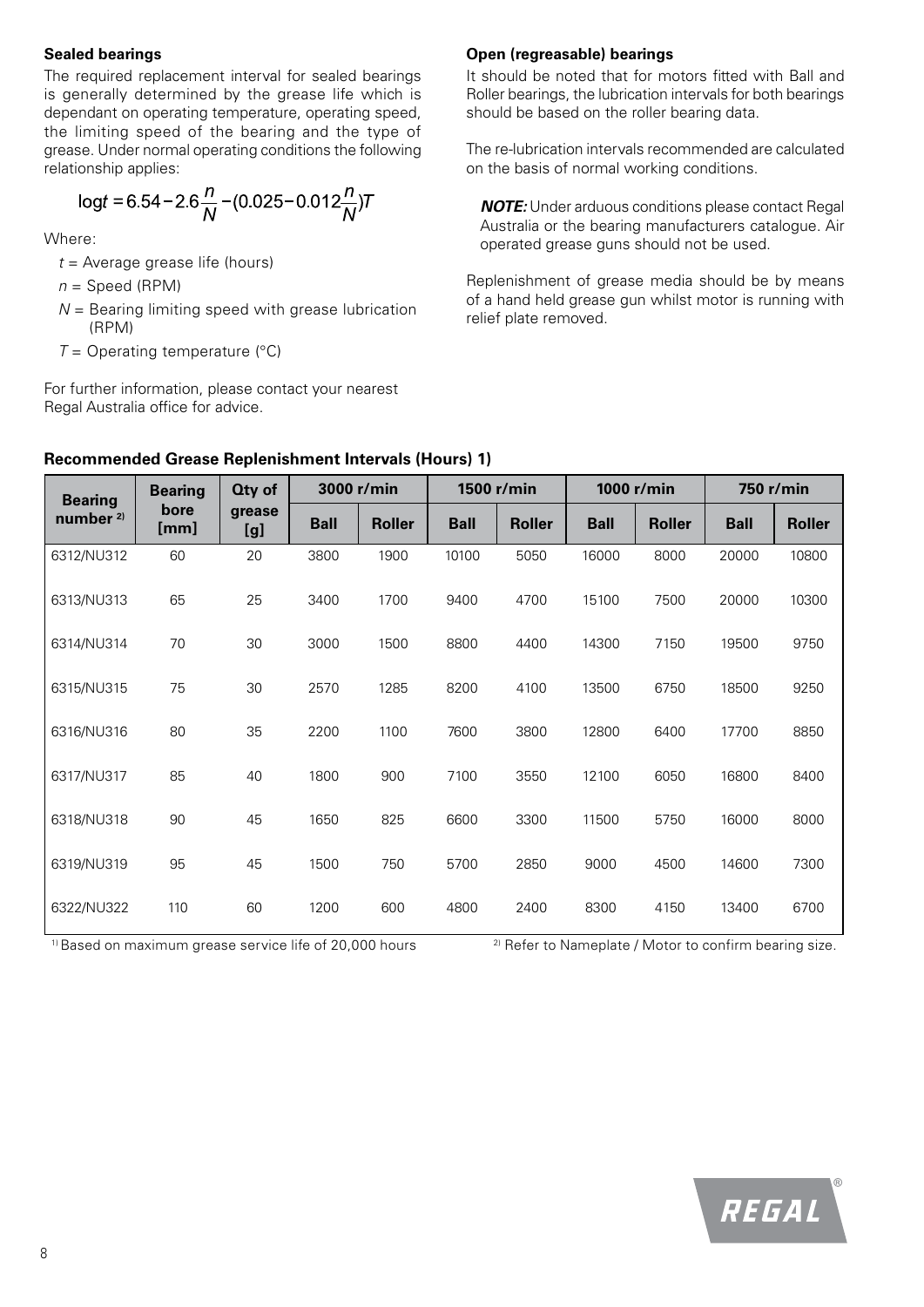#### **Loadability Curve for VVVF Drive** *NOTE:*

- 1. Applied load on the motor shall be inside the limits for the loadability curve for the motor. The Standard loadability curve is shown below. In special circumstances, determined by Regal Engineering, the limits on the curve may be extended.\* In either case the limits of operation are specified on the motor PWM Converter Supply nameplate.
- 2. SGA Ex nA motors are suitable for operation with PWM converters (VVVF drives) with carrier frequency >5kHz or default switching frequency of the drive whichever is lower.
- 3. When motors are operated below 50Hz with variable torque loads, a de-rating factor is to be applied as per the solid line (curves 1 & 3) of the loadability curve.
- 4. When motors are operated below 25Hz with constant torque loads (curve 2) forced ventilation by separately driven cooling fan is required. Alternatively, permissible maximum torque at lower frequencies is to be determined by test for self cooled motors. In special circumstances the lower limit of operation may be a frequency less than 25Hz. This will be specified on the motor PWM Converter Supply nameplate.
- 5. At frequencies above 50Hz the motor are suitable for operation at constant power up to the maximum frequency shown on the nameplate (curves 4 & 5). All motors are suitable for operation up to 60Hz. Maximum frequency is specified on the nameplate.
- 6. These motors supplied by VVVF drives must be fitted with thermal protection devices, such as thermistors in winding, which shall be connected to the motor control circuit in such a manner as to prevent the nominated temperature class from being exceeded.

\*Extended Limits on loadability curve for the motor may be calculated or determined by testing. Testing is performed subject to charges.

Reference: Regal Australia certification drawing B-SGA008A



- **(1) Reduced Torque** (with Standard Cooling Fan)
- **--- (2) Constant Torque** (With Separately Driven Cooling Fan)
- **(3) Constant Torque** (25 50Hz)
- **(4) Constant Power** (50 60Hz)
- **•• (5) Constant Power** (up to Maximum Operating Frequency)